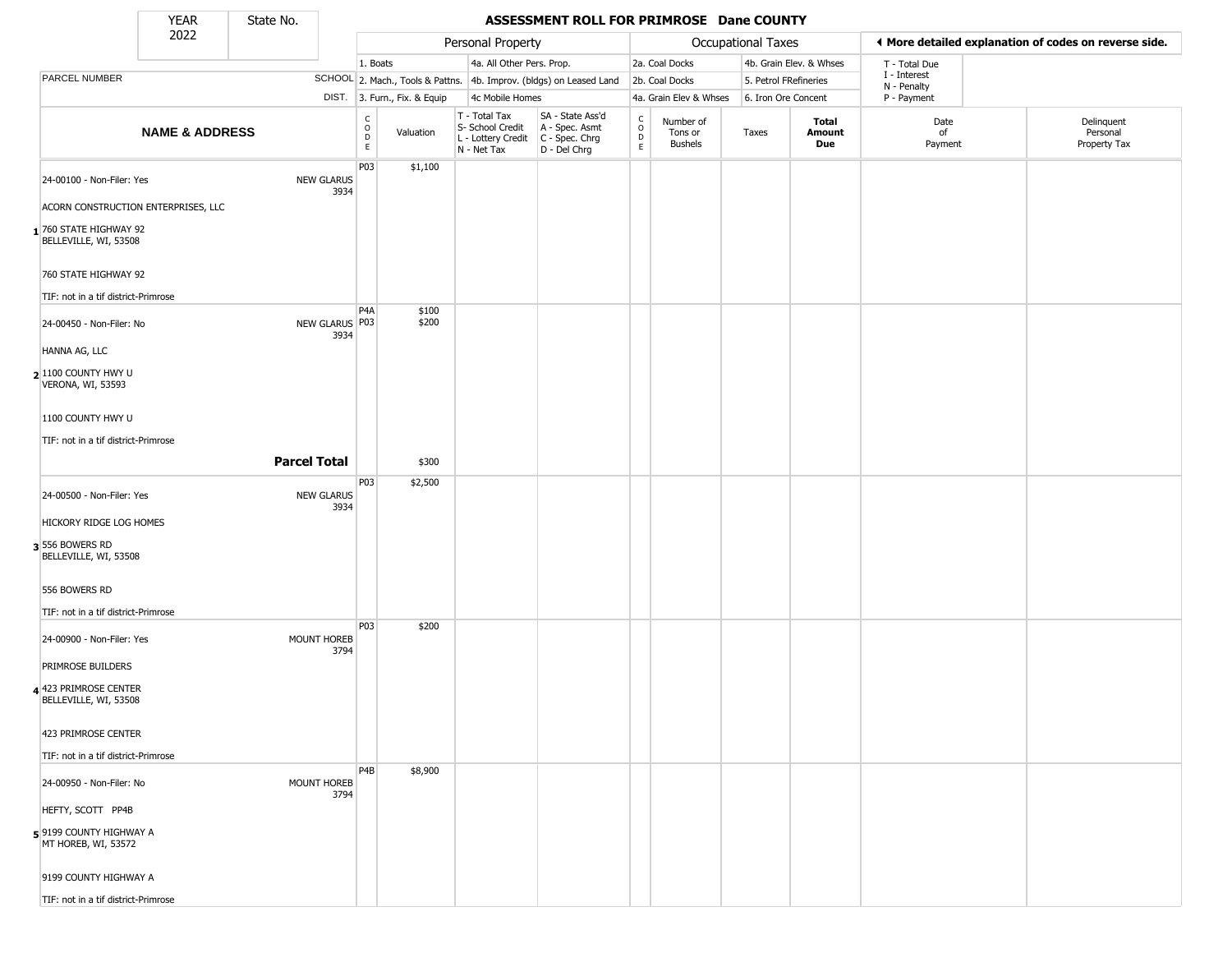|                                                  | <b>YEAR</b>                               | State No. |                           | ASSESSMENT ROLL FOR PRIMROSE Dane COUNTY |                              |                                                                                         |                                                                     |                                     |                                        |                       |                         |                             |  |                                                       |
|--------------------------------------------------|-------------------------------------------|-----------|---------------------------|------------------------------------------|------------------------------|-----------------------------------------------------------------------------------------|---------------------------------------------------------------------|-------------------------------------|----------------------------------------|-----------------------|-------------------------|-----------------------------|--|-------------------------------------------------------|
|                                                  | 2022                                      |           |                           |                                          |                              | Personal Property                                                                       |                                                                     |                                     |                                        | Occupational Taxes    |                         |                             |  | ♦ More detailed explanation of codes on reverse side. |
|                                                  |                                           |           |                           | 1. Boats                                 |                              | 4a. All Other Pers. Prop.                                                               |                                                                     |                                     | 2a. Coal Docks                         |                       | 4b. Grain Elev. & Whses | T - Total Due               |  |                                                       |
| <b>PARCEL NUMBER</b>                             |                                           |           |                           |                                          |                              |                                                                                         | SCHOOL 2. Mach., Tools & Pattns. 4b. Improv. (bldgs) on Leased Land |                                     | 2b. Coal Docks                         | 5. Petrol FRefineries |                         | I - Interest<br>N - Penalty |  |                                                       |
|                                                  |                                           |           |                           |                                          | DIST. 3. Furn., Fix. & Equip | 4c Mobile Homes                                                                         |                                                                     |                                     | 4a. Grain Elev & Whses                 | 6. Iron Ore Concent   |                         | P - Payment                 |  |                                                       |
|                                                  | <b>NAME &amp; ADDRESS</b>                 |           |                           | $_{\rm o}^{\rm c}$<br>D<br>E.            | Valuation                    | T - Total Tax<br>S- School Credit<br>L - Lottery Credit   C - Spec. Chrg<br>N - Net Tax | SA - State Ass'd<br>A - Spec. Asmt<br>D - Del Chrg                  | $_{\rm o}^{\rm c}$<br>$\frac{D}{E}$ | Number of<br>Tons or<br><b>Bushels</b> | Taxes                 | Total<br>Amount<br>Due  | Date<br>of<br>Payment       |  | Delinquent<br>Personal<br>Property Tax                |
| 24-00961 - Non-Filer: No                         |                                           |           | <b>NEW GLARUS</b><br>3934 | P03                                      | \$2,600                      |                                                                                         |                                                                     |                                     |                                        |                       |                         |                             |  |                                                       |
| DISH NETWORK, LLC                                |                                           |           |                           |                                          |                              |                                                                                         |                                                                     |                                     |                                        |                       |                         |                             |  |                                                       |
| 6 PO BOX 6623<br>ENGLEWOOD, CO, 80155            |                                           |           |                           |                                          |                              |                                                                                         |                                                                     |                                     |                                        |                       |                         |                             |  |                                                       |
| VARIOUS                                          |                                           |           |                           |                                          |                              |                                                                                         |                                                                     |                                     |                                        |                       |                         |                             |  |                                                       |
| TIF: not in a tif district-Primrose              |                                           |           |                           |                                          |                              |                                                                                         |                                                                     |                                     |                                        |                       |                         |                             |  |                                                       |
| 24-00963 - Non-Filer: No                         |                                           |           | NEW GLARUS<br>3934        | P <sub>4</sub> A                         | \$400                        |                                                                                         |                                                                     |                                     |                                        |                       |                         |                             |  |                                                       |
| AMERIGAS PROPANE LP                              |                                           |           |                           |                                          |                              |                                                                                         |                                                                     |                                     |                                        |                       |                         |                             |  |                                                       |
| <b>7</b> PO BOX 1240<br>MANCHESTER, NH, 03105    |                                           |           |                           |                                          |                              |                                                                                         |                                                                     |                                     |                                        |                       |                         |                             |  |                                                       |
| VARIOUS                                          |                                           |           |                           |                                          |                              |                                                                                         |                                                                     |                                     |                                        |                       |                         |                             |  |                                                       |
| TIF: not in a tif district-Primrose              |                                           |           |                           |                                          |                              |                                                                                         |                                                                     |                                     |                                        |                       |                         |                             |  |                                                       |
| 24-00975 - Non-Filer: Yes                        |                                           |           | <b>NEW GLARUS</b><br>3934 | P <sub>4</sub> A                         | \$1,000                      |                                                                                         |                                                                     |                                     |                                        |                       |                         |                             |  |                                                       |
| HANSEN, RUTHANN                                  |                                           |           |                           |                                          |                              |                                                                                         |                                                                     |                                     |                                        |                       |                         |                             |  |                                                       |
| 8 706 BOWERS RD<br>BELLEVILLE, WI, 53508         |                                           |           |                           |                                          |                              |                                                                                         |                                                                     |                                     |                                        |                       |                         |                             |  |                                                       |
| 706 BOWERS RD                                    |                                           |           |                           |                                          |                              |                                                                                         |                                                                     |                                     |                                        |                       |                         |                             |  |                                                       |
| TIF: not in a tif district-Primrose              |                                           |           |                           |                                          |                              |                                                                                         |                                                                     |                                     |                                        |                       |                         |                             |  |                                                       |
| 24-00980 - Non-Filer: Yes                        |                                           |           | NEW GLARUS   P03<br>3934  | P <sub>4</sub> A                         | \$200<br>\$4,200             |                                                                                         |                                                                     |                                     |                                        |                       |                         |                             |  |                                                       |
|                                                  | PRIMROSE VALLEY FARMS DAVID & JAMIE BAKER |           |                           |                                          |                              |                                                                                         |                                                                     |                                     |                                        |                       |                         |                             |  |                                                       |
| 9321 PRIMROSE CENTER DR<br>BELLEVILLE, WI, 53508 |                                           |           |                           |                                          |                              |                                                                                         |                                                                     |                                     |                                        |                       |                         |                             |  |                                                       |
| 321 PRIMROSE CENTER DR                           |                                           |           |                           |                                          |                              |                                                                                         |                                                                     |                                     |                                        |                       |                         |                             |  |                                                       |
| TIF: not in a tif district-Primrose              |                                           |           |                           |                                          |                              |                                                                                         |                                                                     |                                     |                                        |                       |                         |                             |  |                                                       |
|                                                  |                                           |           | <b>Parcel Total</b>       |                                          | \$4,400                      |                                                                                         |                                                                     |                                     |                                        |                       |                         |                             |  |                                                       |
| 24-00988 - Non-Filer: No                         |                                           |           | MOUNT HOREB<br>3794       | P03                                      | \$900                        |                                                                                         |                                                                     |                                     |                                        |                       |                         |                             |  |                                                       |
|                                                  | DIRECTV, LLC PROPERTY TAX DEPT            |           |                           |                                          |                              |                                                                                         |                                                                     |                                     |                                        |                       |                         |                             |  |                                                       |
| 10 PO BOX 2789<br>ADDISON, TX, 75001             |                                           |           |                           |                                          |                              |                                                                                         |                                                                     |                                     |                                        |                       |                         |                             |  |                                                       |
| VARIOUS                                          |                                           |           |                           |                                          |                              |                                                                                         |                                                                     |                                     |                                        |                       |                         |                             |  |                                                       |
| TIF: not in a tif district-Primrose              |                                           |           |                           |                                          |                              |                                                                                         |                                                                     |                                     |                                        |                       |                         |                             |  |                                                       |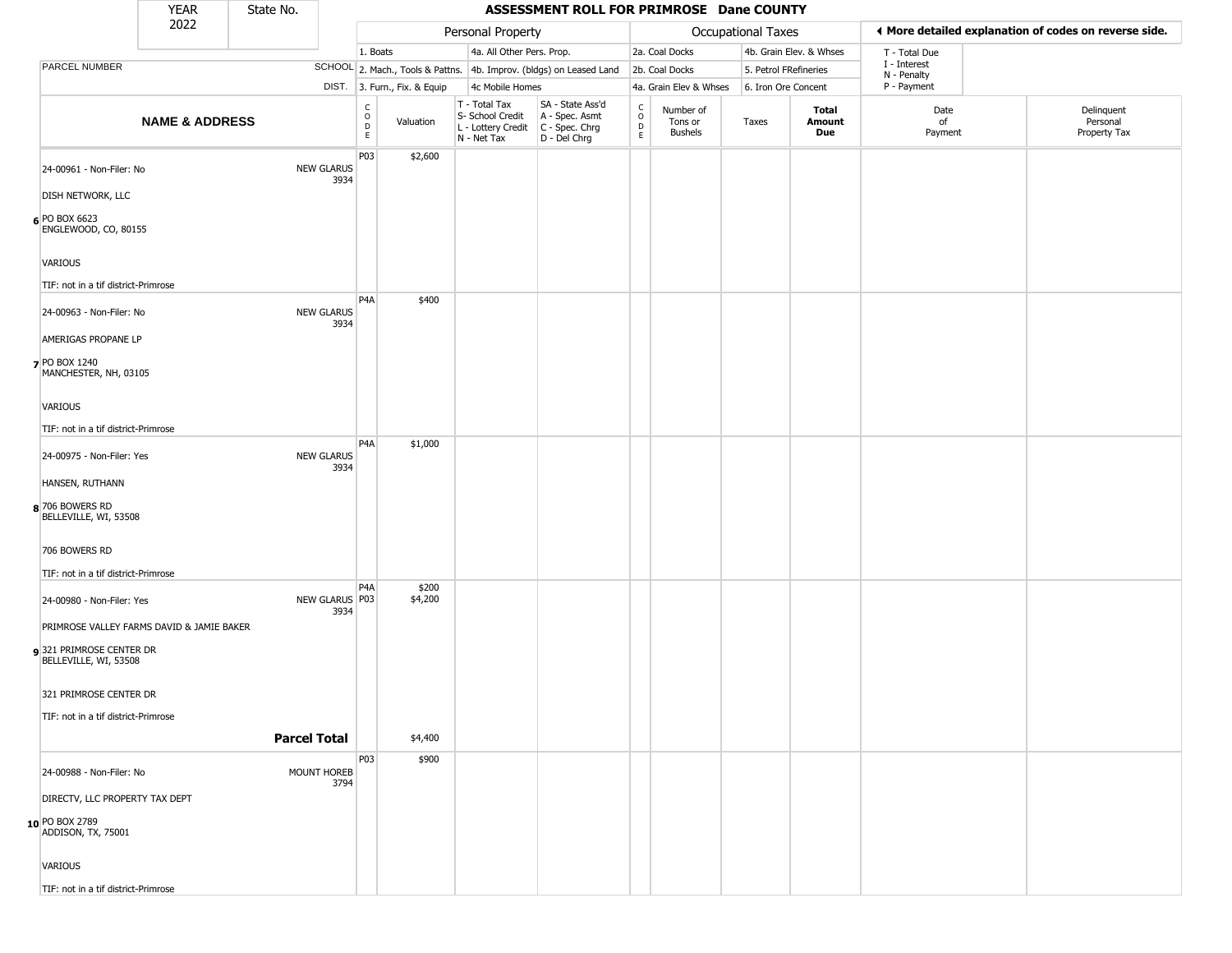|                                                                                                                                                                                   | <b>YEAR</b>               | State No.     |                            | ASSESSMENT ROLL FOR PRIMROSE Dane COUNTY |                              |                                                                        |                                                                      |                           |                                        |                                                       |                         |                             |  |                                        |
|-----------------------------------------------------------------------------------------------------------------------------------------------------------------------------------|---------------------------|---------------|----------------------------|------------------------------------------|------------------------------|------------------------------------------------------------------------|----------------------------------------------------------------------|---------------------------|----------------------------------------|-------------------------------------------------------|-------------------------|-----------------------------|--|----------------------------------------|
|                                                                                                                                                                                   | 2022                      |               |                            |                                          |                              | Personal Property                                                      |                                                                      | <b>Occupational Taxes</b> |                                        | ♦ More detailed explanation of codes on reverse side. |                         |                             |  |                                        |
|                                                                                                                                                                                   |                           |               |                            | 1. Boats                                 |                              | 4a. All Other Pers. Prop.                                              |                                                                      |                           | 2a. Coal Docks                         |                                                       | 4b. Grain Elev. & Whses | T - Total Due               |  |                                        |
| <b>PARCEL NUMBER</b>                                                                                                                                                              |                           |               |                            |                                          |                              |                                                                        | SCHOOL 2. Mach., Tools & Pattns. 4b. Improv. (bldgs) on Leased Land  |                           | 2b. Coal Docks                         | 5. Petrol FRefineries                                 |                         | I - Interest<br>N - Penalty |  |                                        |
|                                                                                                                                                                                   |                           |               |                            |                                          | DIST. 3. Furn., Fix. & Equip | 4c Mobile Homes                                                        |                                                                      |                           | 4a. Grain Elev & Whses                 | 6. Iron Ore Concent                                   |                         | P - Payment                 |  |                                        |
|                                                                                                                                                                                   | <b>NAME &amp; ADDRESS</b> |               |                            | C<br>$\circ$<br>D<br>E.                  | Valuation                    | T - Total Tax<br>S- School Credit<br>L - Lottery Credit<br>N - Net Tax | SA - State Ass'd<br>A - Spec. Asmt<br>C - Spec. Chrg<br>D - Del Chrq | $\frac{c}{0}$<br>D<br>E   | Number of<br>Tons or<br><b>Bushels</b> | Taxes                                                 | Total<br>Amount<br>Due  | Date<br>of<br>Payment       |  | Delinguent<br>Personal<br>Property Tax |
| 24-00989 - Non-Filer: No<br>PINNACLE TOWERS ACQUISITION, LLC<br>11 4017 WASHINGTON RD<br>MCMURRAY, PA, 15317<br>1654 SPRING ROSE RD-TOWER<br>TIF: not in a tif district-Primrose  |                           |               | <b>MOUNT HOREB</b><br>3794 | P <sub>4</sub> A                         | \$12,500                     |                                                                        |                                                                      |                           |                                        |                                                       |                         |                             |  |                                        |
| 24-00990 - Non-Filer: No<br>DE LAGE LANDEN FINANCIAL SERVICES, INC<br>12 1111 OLD EAGLE SCHOOL RD<br>WAYNE, PA, 19087<br>8468 COUNTY HWY A<br>TIF: not in a tif district-Primrose |                           |               | MOUNT HOREB<br>3794        | P <sub>03</sub>                          | \$500                        |                                                                        |                                                                      |                           |                                        |                                                       |                         |                             |  |                                        |
| NO. OF PARCELS 12                                                                                                                                                                 |                           | <b>TOTALS</b> | ▶                          |                                          | 35,300.00                    |                                                                        |                                                                      |                           |                                        |                                                       |                         |                             |  |                                        |